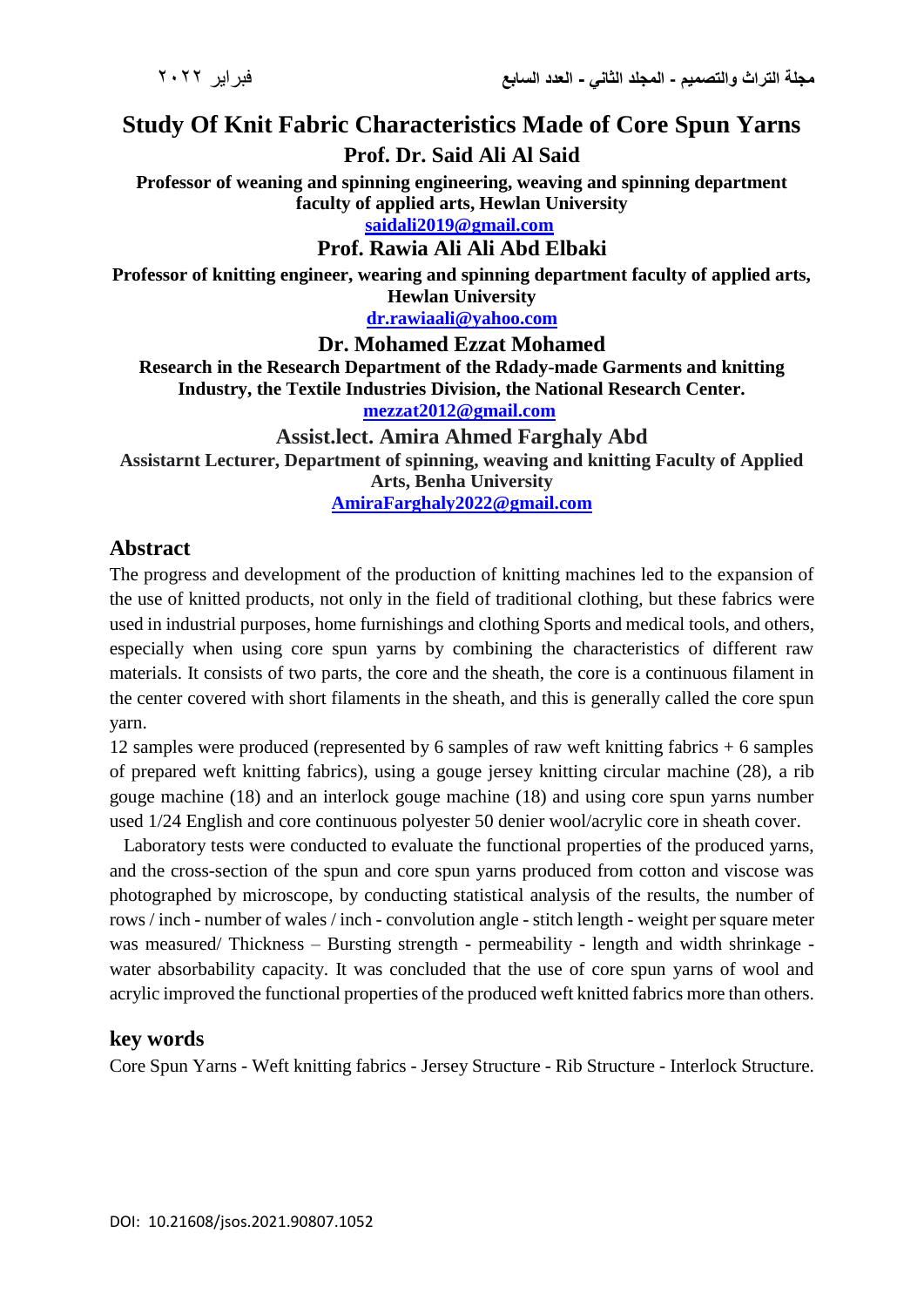# **Introduction**

Knitted fabrics of various kinds can be produced to meet different tastes and desired purposes, whatever they are, so that they match in shape and use of any other fabric. Therefore, it is worth noting that the properties of the threads constitute the essential units affecting the quality of the final product, and the performance of the machine is closely related to the quality of the fed thread. (1)

#### **Research problem**

Despite the technological progress in the production of weft knitted fabrics using axial threads with a hard core, and their impact on the functional and aesthetic properties of weft knitted fabrics produced with different structural compositions, and the ability to achieve the functional performance and physiological comfort required for the produced clothing fabrics.

#### **Research importance**

The importance of the research lies in studying the functional and aesthetic properties of weft knitting fabrics produced with different structural structures on circular weft knitting machines using core yarns with a solid core and different materials in the cover and having distinct mechanical and physical properties, and studying the effect of their use on the functional, aesthetic and comfort performance of the produced fabrics.

#### **Research aims**

1. Improving the production of fabrics produced on weft knitting machines by using hard core coaxial threads.

2. Achieving the quality of the functional and aesthetic properties of the weft knitted fabrics produced on circular knitting machines according to the different structural structures.

#### **Research hypotheses**

1- The use of different types of materials with different mixing ratios affects the properties of the unwoven pieces produced.

2- The use of different structural structures for weft knitting fabrics directly affects the functional properties of these fabrics.

3- The use of hard core yarns of wool and polyacrylic materials affects the functional properties of the produced weft knitting fabrics.

#### **Research Methodology**

This research follows the experimental and analytical method.

# **1- Previous studies:**

The knitted fabric industry in the world has developed greatly, especially in recent years, to the extent that it has become competitive with woven fabrics, and this type of construction has spread in the modern era rapidly in various fields. By studying factors that lead to the prosperity of this industry, it becomes clear that there are many factors, the most important of which is the use of synthetic fibers, and the development of the properties of natural yarns, with the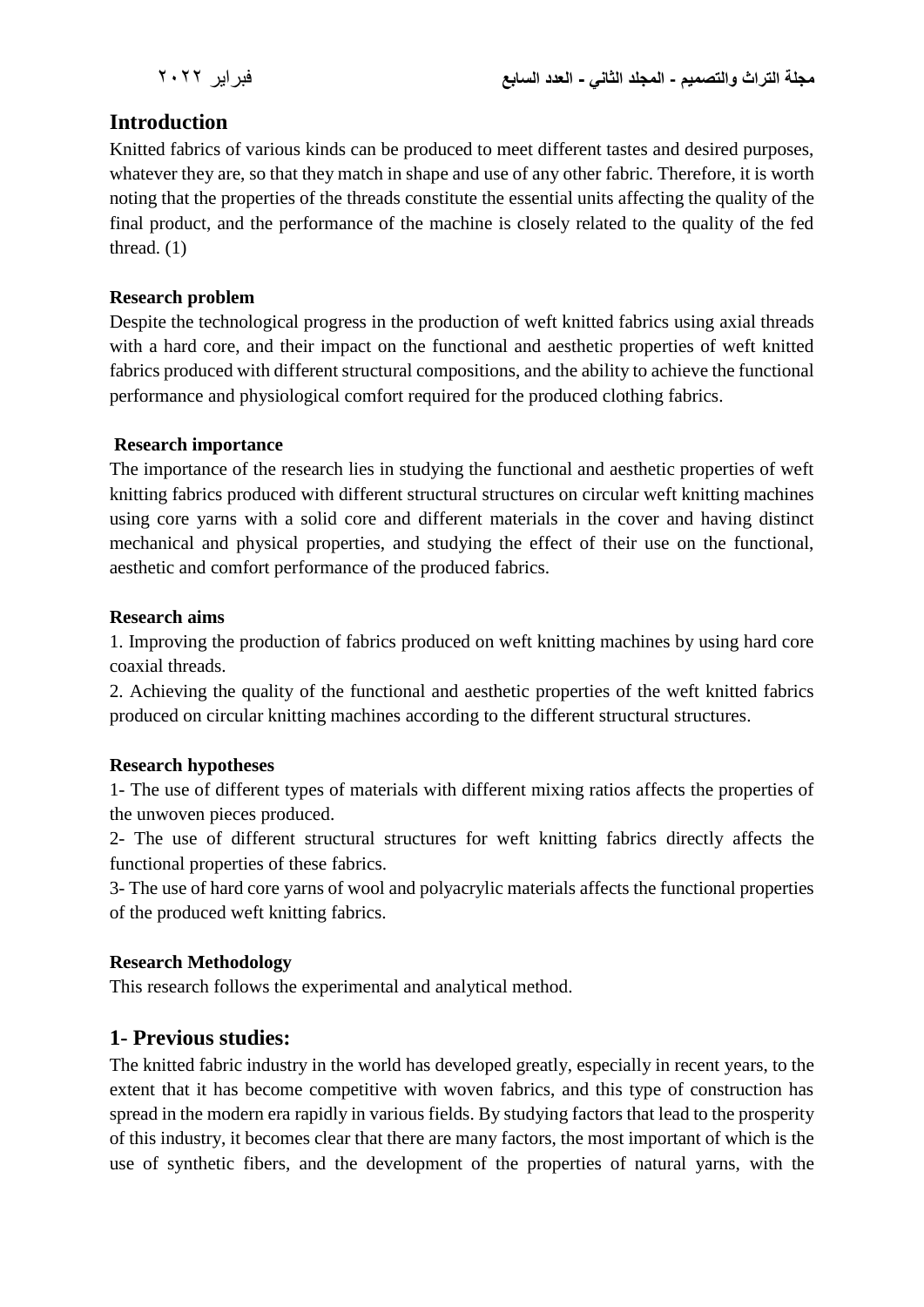consumer acceptance of knitted products of all kinds on the basic that they are in line with fashion and give comfort in terms of flexibility and good suitability for the final use, in addition to their cheapness due to the low costs of their production. The progress and development of the production of knitting machines also led to the expansion of the use of knitted products, not only in the field of traditional clothing, but these fabrics were introduced to industrial uses, such as home furnishings, sports and medical clothing, special uses, and others. (2) (3) (4)

# **Types of raw materials used on machines**:

### **Mixing raw materials using core yarns:**

Mixing textile materials and benefiting from the combination of their characteristics and advantages; Because the style of the core yarns is simple, and the materials are varied, whether in the core or the cover, and its end uses are diverse. In addition, the core yarns are used to improve the functional properties of fabrics such as strength, durability, elasticity and comfort. (5) (6)

We find that the core yarn combines the hardness of the supporting material found in the core

and other characteristics such as softness, moisture absorption, and aesthetic properties of the Sheath cover materials, where the core is a continuous synthetic fiber and the Sheath cover is natural materials, thus combining the advantages of the two components that are included in its composition, which are composite yarns of two or more components or hybrids. (7) (8) (9)

Aesthetic appearance and comfort are the basic characteristics that consumers expect from their clothes, i.e. improving the functional and aesthetic characteristics. (10) (11)



**Figure (1) shows the modified axial spinning (9)**

Polyester - Wool: Wool - Acrylic (4) **Basic Structures of Weft Knitted Fabrics**:



**Figure (2) shows the structural structures (bell - rib - interlock - pearl) (5)**

Jersey Fabrics: Single Jersey Fabrics (12) (13) (14) Rib Fabrics (15) (16) (17) Interlock Fabrics: (18) (19) (20) (21) (22) (23)

# **2- Practical experiments and laboratory tests:**

12 samples were produced (represented by 6 samples of raw weft knitting fabrics + 6 samples of prepared weft knitting fabrics), using a gouge jersey knitting circular machine (28), a rib gouge machine (18) and an interlock gouge machine (18). The number of the core yarn used is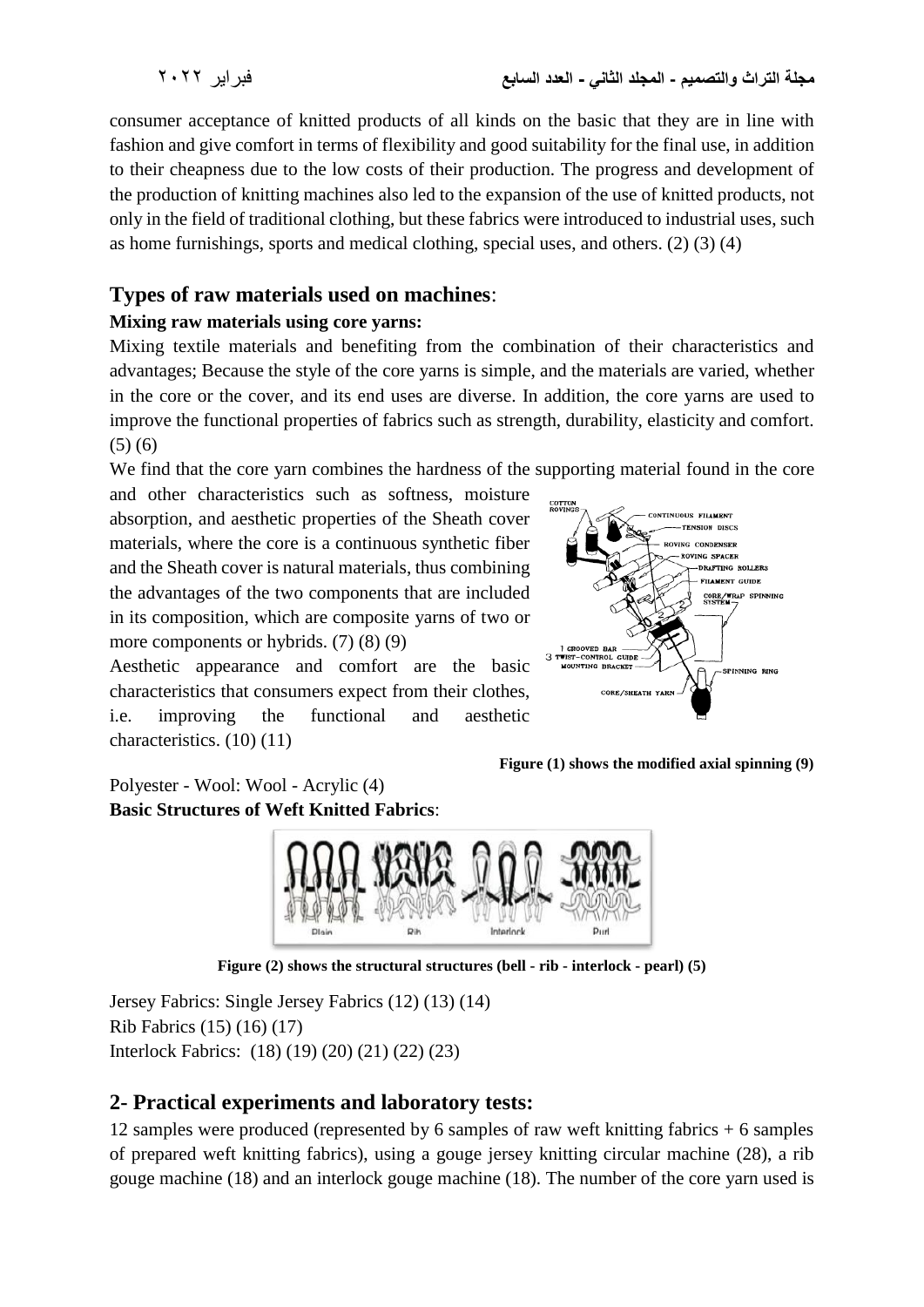24/1, English, and the core is a continuous polyester 50 denier, of two materials, wool/acrylic in the sheath.

# **Lab Tests:-**

Test number of rows and number of columns

This test was carried out according to the American Standard (ASTMD3887).

Table (1) shows the results of the tests of the produced raw fabrics, and Table (2) shows the results of the tests of the produced processed fabrics as follows: -

| Material    | Structural | Stitch                  | (Number   | Number             | Thickness                   | Fabric               | (Water              |
|-------------|------------|-------------------------|-----------|--------------------|-----------------------------|----------------------|---------------------|
| <b>Type</b> | Structure  | Length                  | of        | of                 |                             | Width                | Absorbaility        |
|             |            | (mm)                    | Raws/inch | wales/inch         | (mm)                        | (cm)                 | (sec)               |
| Wool        | Persola    | ۲,۸                     | ه ٤       | $\mathbf{y}^{\mu}$ | $\cdot \cdot$               | ۷١                   | ۱٦,٤                |
|             | Rip        | $\circ$ , $\circ$       | ٤٣        | ۲۸                 | $\cdot$ , $\wedge$ $\wedge$ | 25                   | 19, Y <sub>A</sub>  |
|             | Interlock  | ٣,٢                     | ۳۹        | ۳١                 | .99                         | $\circ$ $\mathsf{r}$ | $Y \circ . \circ V$ |
| Acrylic     | Persola    | ۲,۸                     | ٤٩        | ع ۳                | $\cdot$ , $\zeta \tau$      | ۷١                   | $V, \xi$            |
|             | Rip        | $\circ$ , $\epsilon$    | ٤٢        | ۲٦                 | $\cdot$ , $\vee\tau$        | ٤٦                   | $\ldots$            |
|             | Interlock  | $\mathbf{r},\mathbf{r}$ | ۳۸        | ۳۱                 | $\cdot$ , $\vee \wedge$     | $\circ$              | ۱٤,٥٩               |

Table (1) shows the results of the tests of raw fabrics produced

**Follow Table (1) showing the results of the tests of raw fabrics produced**

| Material<br>Type | Structural<br>Structure | Spirality<br>Angle<br>(spirality) <sup>o</sup> | Shrinkage<br>$-l$ ength%                     | Shrinkage<br>- width %                  | Weight<br>per<br>square<br>meter<br>(gm) | air<br>permeability<br>cm3/cm2.S | <b>Bursting</b><br>Strength<br>kPa |
|------------------|-------------------------|------------------------------------------------|----------------------------------------------|-----------------------------------------|------------------------------------------|----------------------------------|------------------------------------|
|                  | Persola                 | ۸۲                                             | $\frac{0}{0}$ , $\lambda$ .                  | $\%$ °, $\%$                            | 172.5                                    | ۰۸.۰                             | ٦١٠                                |
| Wool             | Rip                     | ۹٥                                             | $\frac{0}{0}$ 1, 1.                          | $\frac{0}{0}$ , $\sqrt{1}$ .            | ۲٤٦,۲                                    | ۰۲.۲۱                            | ٦٣.                                |
|                  | Interlock               | ۹٤                                             | $\frac{1}{2}$ $\sqrt{7}$ , $\sqrt{9}$        | $\frac{1}{2}$ $\uparrow$ , $\uparrow$ . | $Y\wedge Y, V$                           | 97.1                             | 95 <sup>0</sup>                    |
| Acrylic          | Persola                 | ۸٥                                             | $\frac{0}{0}$ , $\wedge$                     | $\frac{1}{2}$ $\sqrt{1}$                | 171,7                                    | 99, 6                            | ٦٨.                                |
|                  | Rip                     | $\wedge$ ٦                                     | $\frac{0}{0}$ $\uparrow$ , $\vee$ $\uparrow$ | $\frac{0}{0}$ , $\frac{2}{5}$           | ۲٤٩,٦                                    | $\lambda$ 9, 1                   | 7V <sub>o</sub>                    |
|                  | Interlock               | ۹۹                                             | $\%$ ,0.                                     | $\frac{1}{2}$ $\sqrt{7}$ , $\sqrt{1}$   | Y91,1                                    | $VV, \xi$                        | 9AY                                |

**Table (2) shows the results of the tests of the relaxed fabrics produced**

| Material<br>Type | Structural<br>structure | Stitch<br>length<br>(mm) | Number of<br>Raws/inch | Number<br>ofwales/inch | Thickness<br>(mm)             | Fabric<br>Width<br>(cm) | Water<br>Absorbability<br>(sec) |
|------------------|-------------------------|--------------------------|------------------------|------------------------|-------------------------------|-------------------------|---------------------------------|
| Wool             | Persola                 | ۲,٦                      | ٤٦                     | ە ۳                    | $\cdot$ ,05                   | ٦٧                      | ۱۲,۲                            |
|                  | Rip                     | $\circ$ , $\mathsf{r}$   | ٤٤                     | ۲۹                     | $\cdot$ , $\wedge$ $\epsilon$ | $\mathfrak{t}$ .        | $\Upsilon$ , {                  |
|                  | Interlock               | ٣,١                      | $\mathfrak{c}$ .       | ٣٣                     | ۱,۰۳                          | ٤٨                      | 15,7                            |
| Acrylic          | Perso al                | ۲,٦                      | $\circ$ .              | ٣٦                     | $\cdot$ , $\epsilon$ 0        | ٦٥                      | $\vee, \wedge$                  |
|                  | Rip                     | $\circ, \circ$           | 25                     | ۲۷                     | $\cdot$ , $\vee$ $\circ$      | 25                      | ۰.۰۱                            |
|                  | Interlock               | ٣,١                      | 55                     | ٣٣                     | $\cdot$ , $\wedge$ )          | ٥١                      | ۰۲٫۰                            |

**Follow table (2) showing the results of the tests of the relaxed fabrics produced**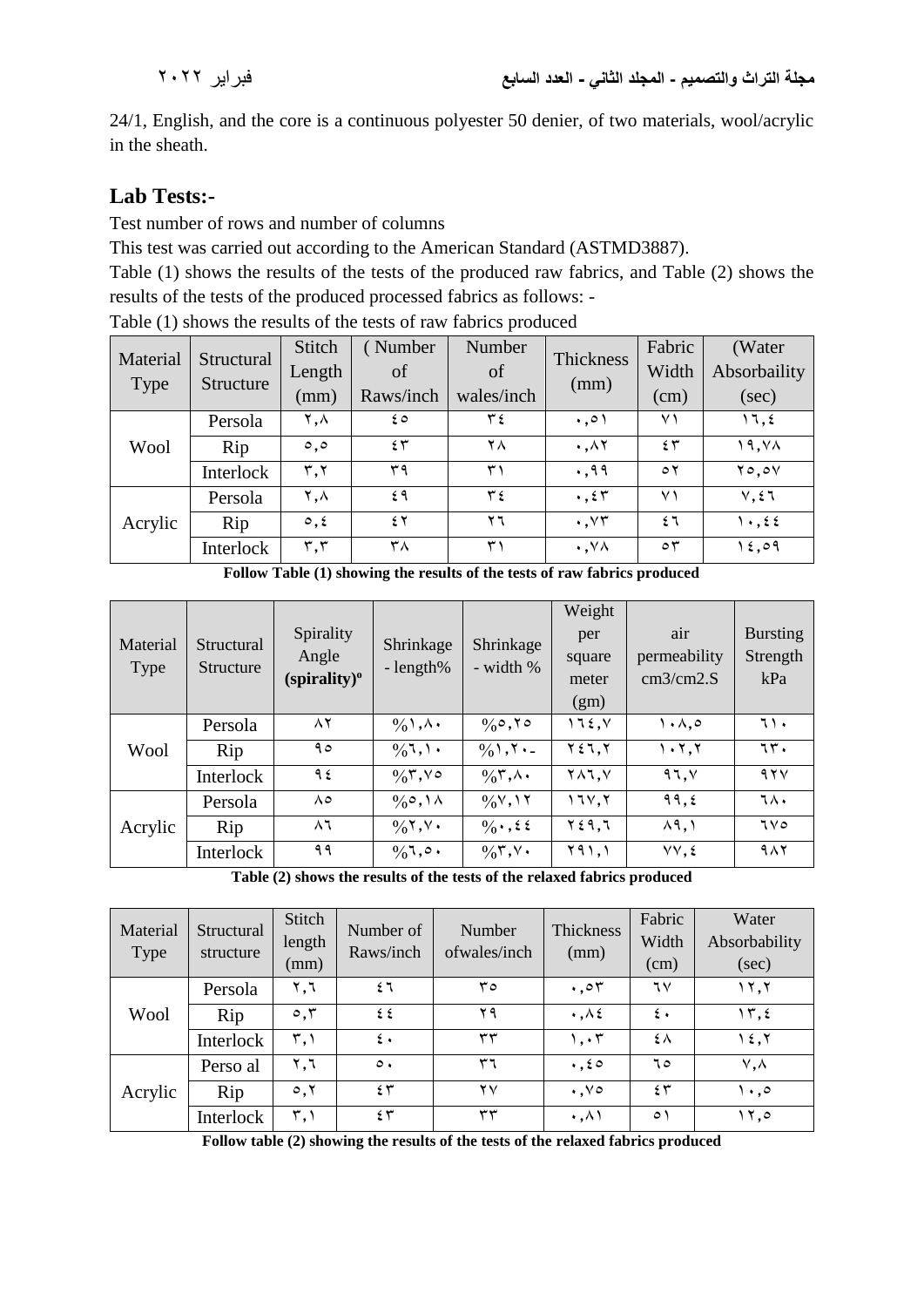| Material<br>Type | Structural<br>structure | Spirality<br>Angle<br>(spirality)<br>$\Omega$ | Shrinkage<br>- length $%$           | Shrinkage<br>- width %           | Weight<br>per<br>square<br>meter<br>(gm) | air<br>permeability<br>cm3/cm2.S | <b>Bursting</b><br>strength<br>kPa |
|------------------|-------------------------|-----------------------------------------------|-------------------------------------|----------------------------------|------------------------------------------|----------------------------------|------------------------------------|
|                  | Persola                 | ۸۳                                            | $\frac{1}{2}$                       | $\frac{0}{0}$ 1, $\frac{0}{0}$ - | 187,٣                                    | $\lambda$ , $\lambda$            | 77T                                |
| <b>Wool</b>      | Rip                     | ۹٤                                            | $\frac{0}{0}$ . $\frac{1}{2}$ .     | $\frac{0}{0}$ 1, $\frac{1}{2}$ . | 510,7                                    | $99, \Lambda$                    | 720                                |
|                  | Interlock               | ۹۸                                            | $\frac{0}{0}$ , $\bullet$ .         | $\frac{1}{2}$ \, \, \, \,        | <b>٣١٥,٢</b>                             | 9.5, V                           | 937                                |
| Acrylic          | Perso al                | ٩.                                            | $\%$ $V\mathsf{Y}$                  | $\frac{0}{0}$ . , q . _          | $1$ $\Lambda$ $\xi$ , $\Lambda$          | $9\Lambda,5$                     | <b>798</b>                         |
|                  | Rip                     | ۸۸                                            | $\frac{0}{0}$ , , o,                | $\frac{0}{0}$ ., ۳.              | <b>207.7</b>                             | $\Lambda \Lambda, \Upsilon$      | <b>788</b>                         |
|                  | Interlock               | 94                                            | $\frac{0}{0}$ $\uparrow$ , $\vee$ . | $\frac{0}{0}$ 1, 9 · -           | $\mathbf{r}$ , $\wedge$                  | $Y$ ٦,٦                          | 99 A                               |

## **Studying the effect of the different type of material on the functional properties of the produced fabrics:**

The effect of the different type of material on the functional properties of the produced yarns was studied, and the following was concluded:

1-1- The relationship between the type of material and the stitch length (mm):



**Figure (3) shows the relationship between the type of material and the stitch length (mm).**

Where it was found that the minimum stitch length was in the installation of the jersey, followed by the interlock and then the rib in wool and acrylic, while in the raw fabric, the stitch length was longer than the stitch length in the fabric prepared in the three combinations.

1-2- The relationship between the type of material and the number of Wales/ inch: -.



**Figure (4) shows the relationship between the type of material and the number of Wales/ inch**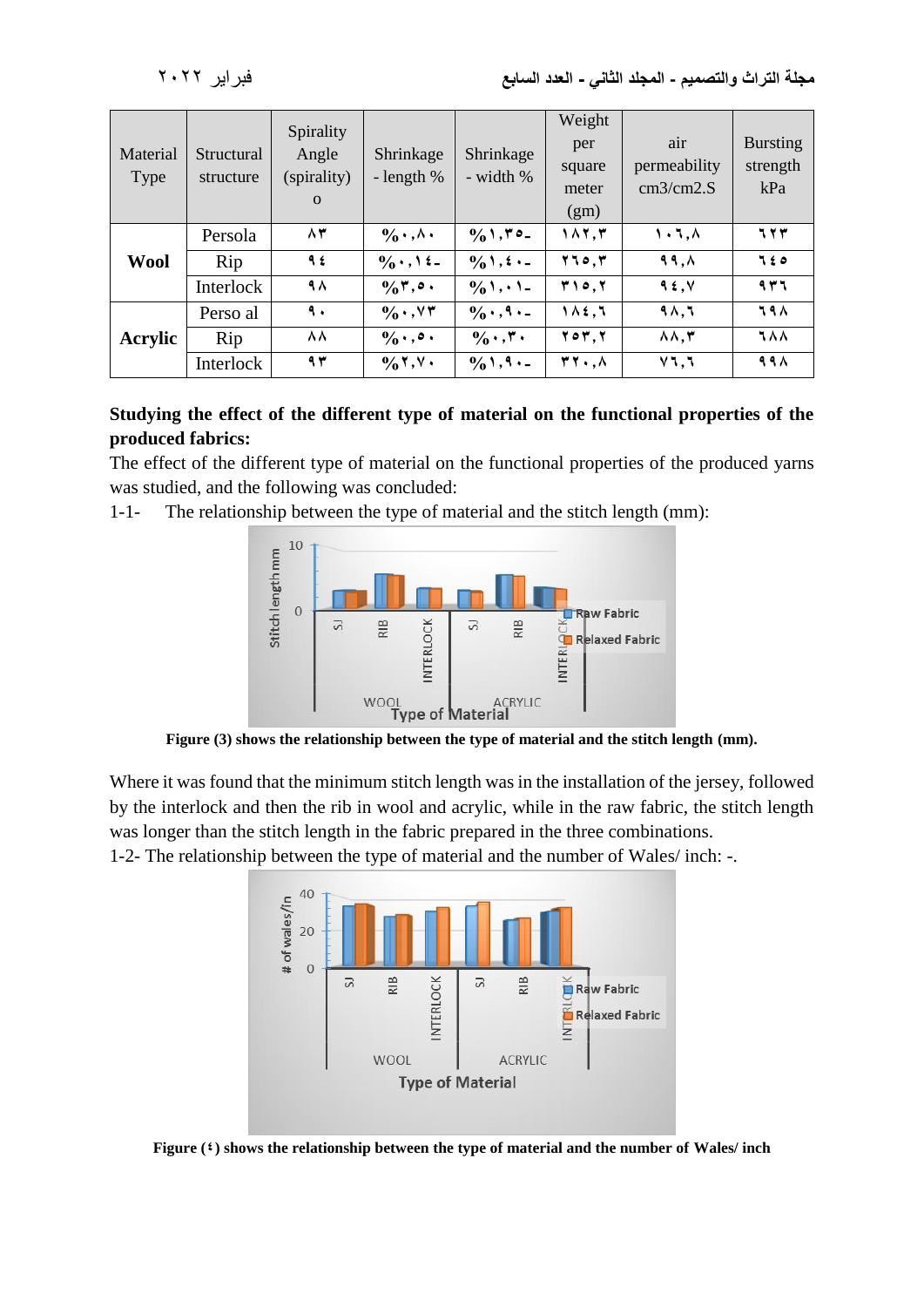Where it was found that the number of wales in the composition of the rib is less, followed by the interlock and then the jersey, which is the highest number of wales per inch in both wool and acrylic materials, and the number of wales per inch for raw cloth is less than the number of wales per inch in the fabric processed in both wool and acrylic materials.

1-3 The relationship of the type of material and water absorption to the second.



**Figure (5) The relationship of the type of material and water absorbability per second.**

We find that the relaxed cloth absorbed water in less time than the raw cloth, that is, faster than the raw cloth.

Wool cloth is faster in absorbing water than acrylic cloth, and jersey is faster in absorbing water, followed by interlock, followed by interlock in both wool and acrylic materials.

1-4-Relationship of the material type to the spirality angle (spirality) $\degree$ 



**Figure (6) Relationship of the material type to the spirality angle (spirality)°**

We find that the installation of the jersey achieved the lowest angle of inclination, followed by the rib, and the highest angle of spirality was in the installation of interlock, in both materials of wool and acrylic, wool and acrylic, for the structural installation where the rib fabric is twice the thickness of the jersey and the interlock is two overlapping rib fabrics.

And the spirality angle of the fitted fabric is less than the spirality angle of the raw fabric in wool and acrylic.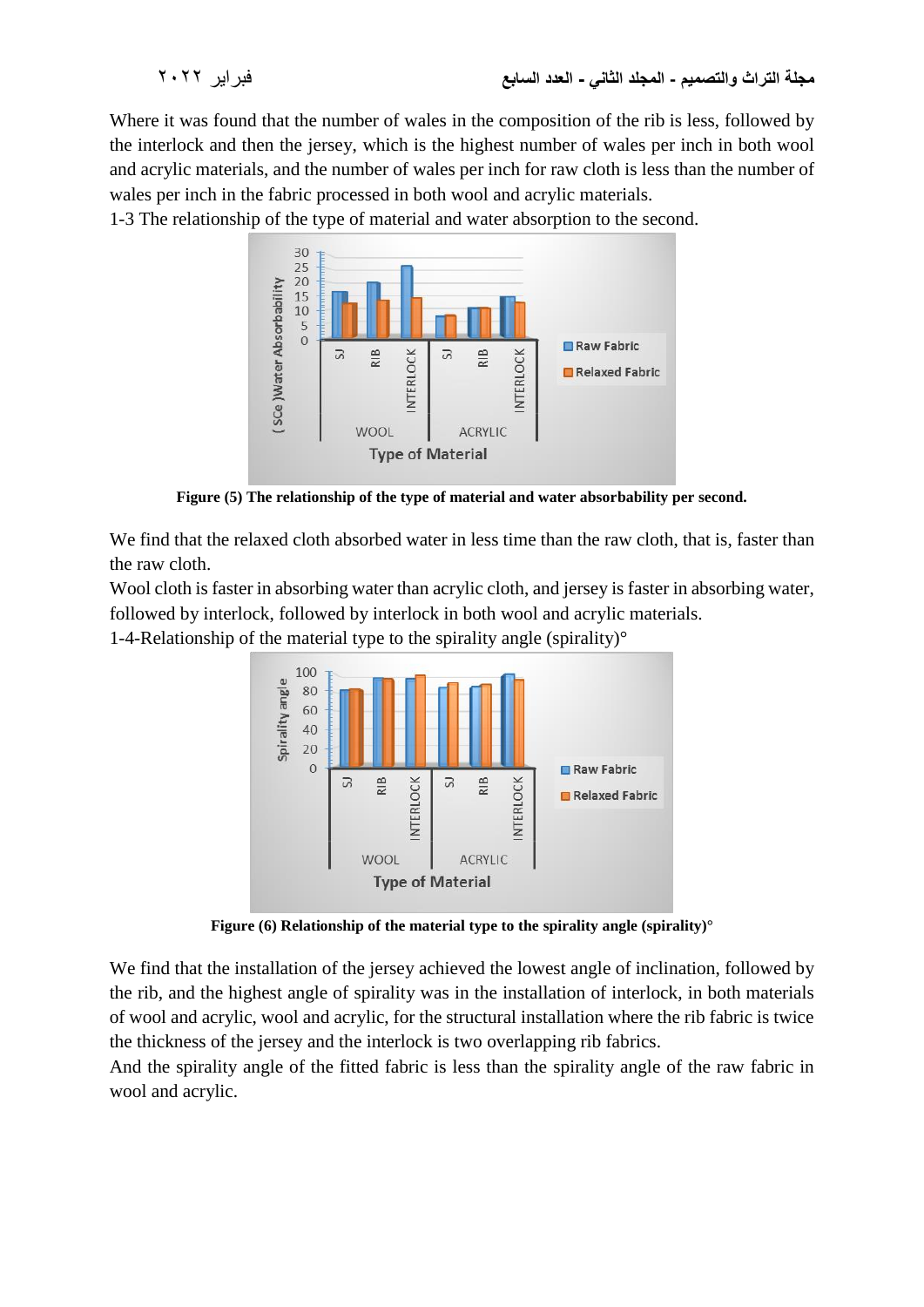



**Figure (7) shows the relationship between the type of material and the shrinkage Width %**

Where it was found that the Shrinkage Width in the prepared fabric is less than the Shrinkage Width in the raw fabric for both wool and acrylic raw materials for all building structures (jersey, rib and interlock), and the installation of the ribs achieved the highest Shrinkage Width, followed by the interlock, followed by the jersey, which achieved the least Shrinkage Width in both the relaxed and raw fabric. This is due to the structural composition of the rib, as it is twice as thick as the jersey and half as wide as the jersey, and therefore the elongation of the rib fabric in width is twice the jersey, and the elongation of the fabric in the width of the jersey is somewhat similar.

1-6- The relationship between the type of material and the air permeability is  $\text{cm}^3/\text{cm}^2$ .S:



**Figure (8) shows the relationship between the type of material and the air permeability cm<sup>3</sup> / cm<sup>2</sup> .S**

Where it was found that the air permeability in the jersey installation was the highest, followed by the rib, followed by the interlock, which achieved the lowest air permeability, and that the permeability in the raw cloth was higher than the permeability in the prepared fabric in all the produced building structures, both wool and acrylic raw materials, because the interlock is twice the thickness of the rib, which is two rib cloths overlapping, and rib twice the thickness of the jersey and half its width.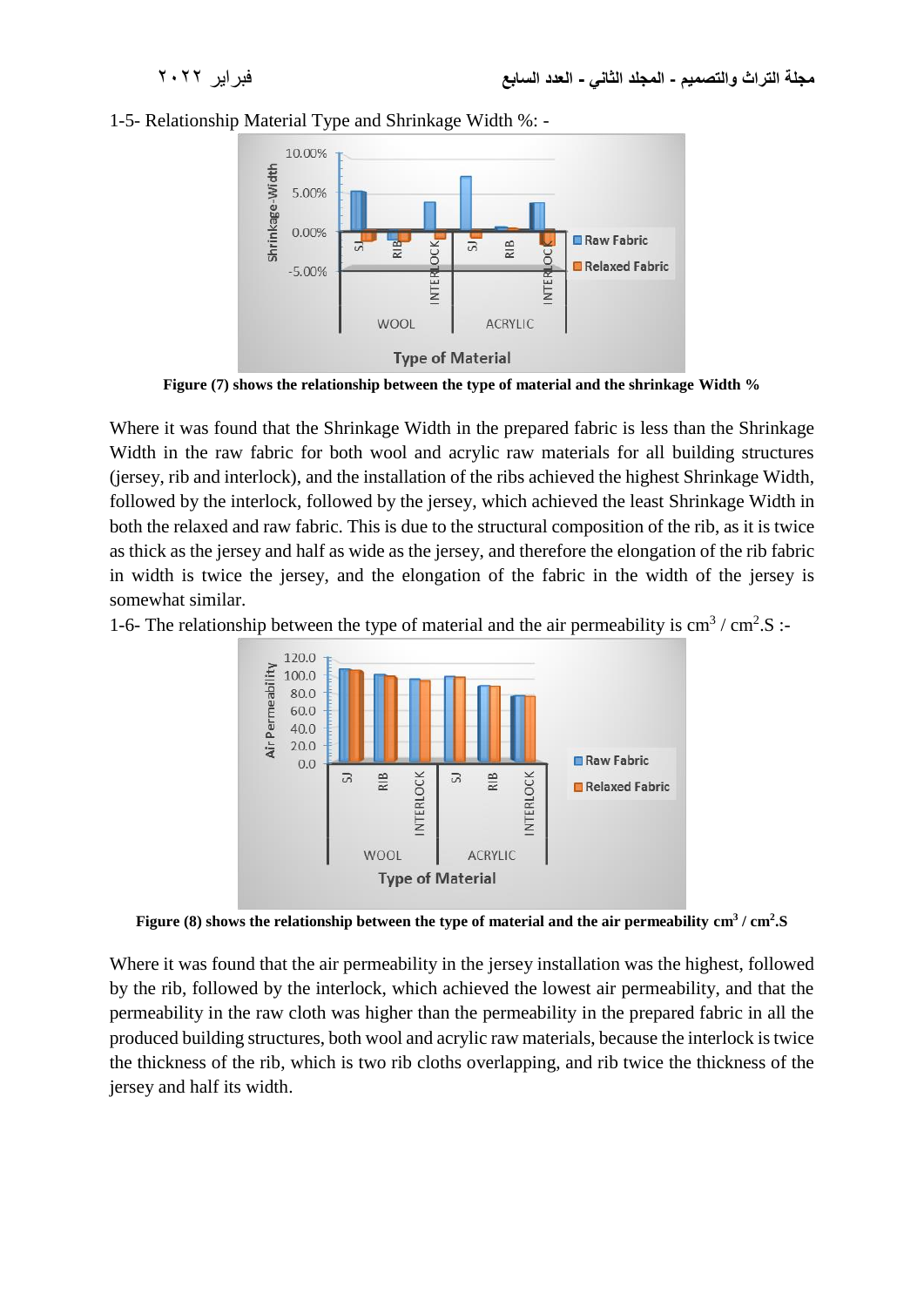1-7- The relationship between the type of material and the Bursting Strength (in kPa): -



**Figure (9) shows the relationship of the type of material to the Bursting Strength(kPa)**

Where it was found that in the Bursting Strength of the interlock achieved the highest value, followed by the ribs, followed by the jersey, in both the raw and prepared fabric for both wool and acrylic raw materials, because the thickness of the interlock is twice the ribs and the thickness of the ribs is twice the jersey.

#### **- Study the effect of the study of the effect of a three-way analysis of variance:**

**A three-way analysis of variance 3Way Anova was conducted to study the significant effect of the material type - the structural composition - the type of fabric on the following properties:**

Calculated significant P-value greater than 0.05: non-significant effect (-)

Calculated significant P-value less than 0.05: significant effect of 0.05 (\*)

Calculated significant P-value less than 0.01: highly significant effect with statistical significance 0.01 (\*\*)

| 2-1- Analysis of Variance for Stitch Length Characteristic (mm) |  |
|-----------------------------------------------------------------|--|
| Table (3) shows the effect of study factors on stitch length    |  |

| DF<br><b>Source</b>  |  | <b>SS</b> | <b>MS</b> |         | <b>P-Value</b> | <b>Statistical</b><br>significance |  |
|----------------------|--|-----------|-----------|---------|----------------|------------------------------------|--|
| <b>Material Type</b> |  | 0.0008    | 0.0008    | 0.37    | 0.563          |                                    |  |
| <b>Structure</b>     |  | 15.9717   | 7.9858    | 3530.58 | 0.000          | $***$                              |  |
| Fabric Type          |  | 0.1008    | 0.1008    | 44.58   | 0.000          | **                                 |  |

From the analysis of variance table (3), it is clear that there is an insignificant effect for the type of material on the stitch length, and there is a significant effect to a high degree of the structural composition on the stitch length, and there is a significant effect to a high degree for the type of fabric on the stitch length. **2-2- Analysis of variance of rows/inch**:

**Table (4) shows the effect of study factors on the number of rows / inch**

| <b>Source</b>        | DF | <b>SS</b> | <b>MS</b> |       | <b>P-Value</b> | <b>Statistical</b><br>significance |
|----------------------|----|-----------|-----------|-------|----------------|------------------------------------|
| <b>Material Type</b> |    | 5.333     | 5.333     | 1.93  | 0.207          |                                    |
| <b>Structure</b>     |    | 114.000   | 57.000    | 20.64 | 0.001          | $***$                              |
| Fabric Type          |    | 8.333     | 8.333     | 3.02  | 0.126          |                                    |

From the analysis of the variance table (4), it is clear that there is an insignificant effect of the type of material on the number of rows, and there is a significant effect of a high degree of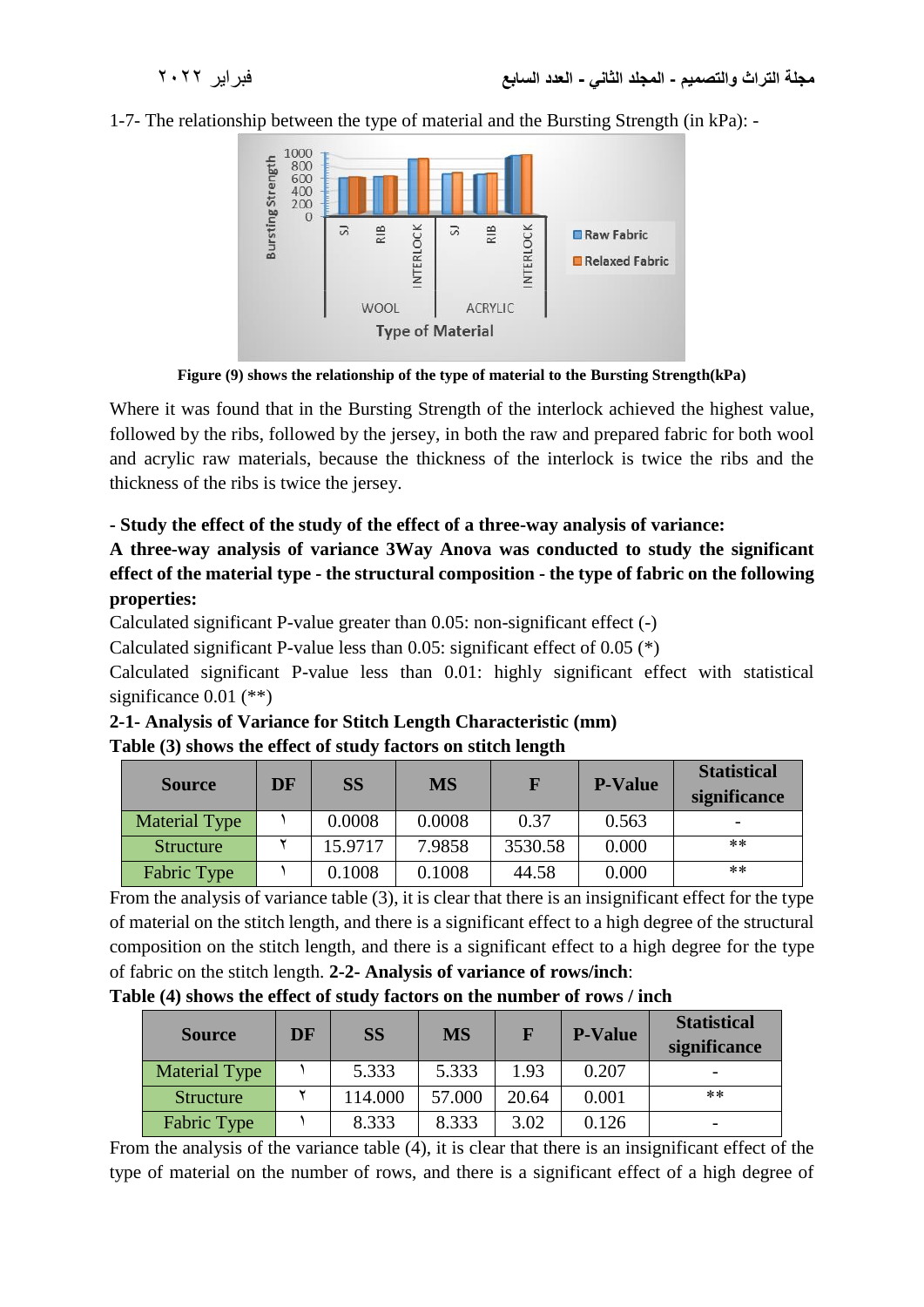structural composition on the number of rows, and there is an insignificant effect of the type of fabric on the number of rows.

3- Quality treatments for raw and processed fabrics:

| Order   | Quality<br>Factor                        | <b>Bursting</b><br>strength<br>kPa    | air<br>permeability<br>cm3/cm2.s  | Shrinkage<br>- width%                         | Shrinkage<br>- length<br>$\%$  | Spirality<br>Angle<br>(spirality) <sup>o</sup> | Water<br>Absorbability<br>(W)         | Structural<br>structure | Material<br><b>Type</b> |
|---------|------------------------------------------|---------------------------------------|-----------------------------------|-----------------------------------------------|--------------------------------|------------------------------------------------|---------------------------------------|-------------------------|-------------------------|
|         | $\frac{0}{0}$ $\circ$ $\zeta$ , $\wedge$ | $\%$ { $\Upsilon$ , $\Upsilon$        | $\frac{0}{0}$ 9 $\Lambda$ , 2     | $\frac{0}{0}$ ( $\frac{0}{1}$ , $\frac{0}{1}$ | $\frac{0}{0}$ \v, $\circ$      | $\%$ $\wedge$ $\qquad, \vee$                   | $\frac{1}{2}$ (1,1)                   | jersey                  |                         |
|         | $\frac{0}{0}$ 10,.                       |                                       | $\frac{0}{0}$ 97,.                | $\frac{0}{0}$ \ , .                           | $\frac{0}{0}$                  | $\frac{0}{0}$ $\sqrt{1, 1}$                    | $\%$ 00, $\%$                         | <b>Rib</b>              | Wool                    |
| $\circ$ | $\frac{0}{0}$ 0), 9                      | $\frac{0}{0}$ 1 {, Y                  | $\%$ $\wedge$ $\vee$ , $\uparrow$ | $\%$ ۲۹,۸                                     | $\%$ {, $\cdot$                | $\frac{0}{0}$ $\forall$ $\uparrow$ , $\circ$   | $\frac{0}{0}$ 07,0                    | Interlock               |                         |
| سپ      | $\frac{0}{0}$ (1, 1                      | $\%$ { $\vee$ , $\wedge$              | $\frac{0}{0}$ 9.,9                | $\frac{1}{2}$                                 | $\frac{9}{0}$ 19,7             | $\%$ $\wedge$ $\cdot$ , $\cdot$                | $\frac{0}{0}$ 90,7                    | jersey                  |                         |
|         | $\%$ ٦٨,٢                                | $\frac{0}{0}$ { $\sqrt{0}$ $\sqrt{0}$ | $\frac{0}{0}$ A \, {              | $\frac{0}{0}$ 1, 2                            | $\frac{0}{0} \times \lambda$ , | $\%$ A \, $\wedge$                             | $\frac{0}{0}$ $\vee$ $\wedge$ $\cdot$ | <b>Rib</b>              | Acrylic                 |
|         | $\frac{0}{6}$ { 9, 0                     | $\frac{0}{0}$ 1 $\Lambda$ , 2         | $\frac{1}{2}$ $\sqrt{2}$          | $\%$ \ $\circ$ , $\wedge$                     | $\%$ °, Y                      | $\frac{1}{2}$ $\sqrt{V}$ , $\frac{1}{2}$       | $\frac{0}{0}$ $\circ$ 9, $\vee$       | Interlock               |                         |

**Table (5) shows the quality parameters of the produced processed fabrics**

Where it was found that the quality factor of acrylic material is better than that of wool material (due to the presence of thick and thin places in woolen spinning) in both raw and processed fabric.

# **3- Radar maps for raw and processed fabrics:**

# **3-1Radar map of Relaxed wool fabrics:**



**Figure (10) shows the radar map of the Relaxed wool fabrics**

We find that the spirality angle has the highest value in the structure of the jersey, followed by rib, and the least of them is the interlock. Absorption of water has the highest value in the composition of jersey, followed by rib and the lowest of them is the interlock. The quality factor has the highest value in the installation of ribs, followed by jersey, which is close to interlock, bursting strength has the highest value in the installation of interlock, followed by ribs, and the least of them is jersey and air permeability the highest value in the structure of the jersey, followed by rib, and the least of them is the interlock. Width shrinkage has the highest value in the structure of rib which is close to jersey and close to Interlock, length shrinkage in jersey, then rib and interlock is closed.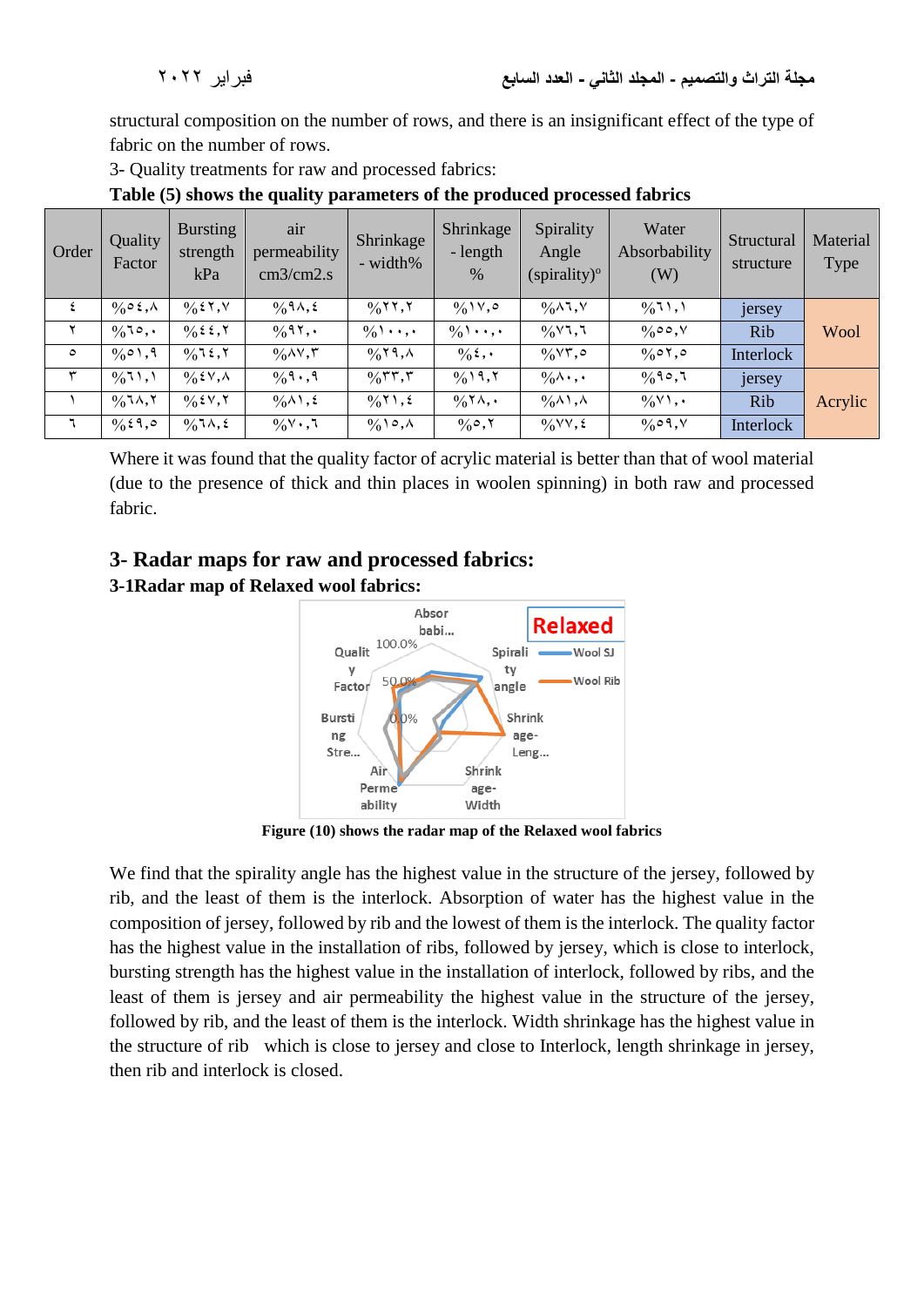#### **3-2 Radar map of Relaxed acrylic fabrics:**



**Figure (11) shows the radar map of the Relaxed acrylic fabrics**

We find that the spirality angle has the highest value in the structure of the jersey, followed by rib, and the least of them is the interlock, the absorption of water has the highest value in the composition of the jersey, followed by the rib and the lowest of them is the interlock. The quality factor has the highest value in the installation of ribs, followed by jersey, which is close to interlock, and bursting strength has the highest value in the installation of interlock, followed by ribs, and the least of them is in jersey, air permeability has the highest value in the structure of jersey, followed by rib, and the least of them is the interlock. Width shrinkage has the highest value in the structure of rib which is close to jersey and close to Interlock, length shrinkage in jersey, rib and interlock is closed.

#### **Conclusions:-**

1- Acrylic material has achieved the best quality coefficient of wool material.

2- The use of core yarns of wool and acrylic improves the functional properties of the produced weft knitting fabrics.

3- Core yarns are characterized by elongation, durability and cut resistance higher than spun yarns, which affect quality, elongation and durability of the weft knitted fabrics.

# **Recommendations**:-

● Using core spun yarns because of their advantages and properties that are better than those of spun yarns with the same materials and the same number in the production of weft knitted fabrics in order to achieve the required functional and aesthetic properties.

● Acrylic core spun yarns are better than spun acrylic yarns, and this is reflected in the properties of the weft knitted fabrics produced from them.

• The wool material did not achieve high quality due to the use of thick and thin places of woolen fibers and filaments. It is preferable to use long, smooth and thin rusted wool fibers and filaments to produce good woolen core spun yarns free of thick and thin places and suitable for the production of weft knitting fabrics with good functional and aesthetic properties.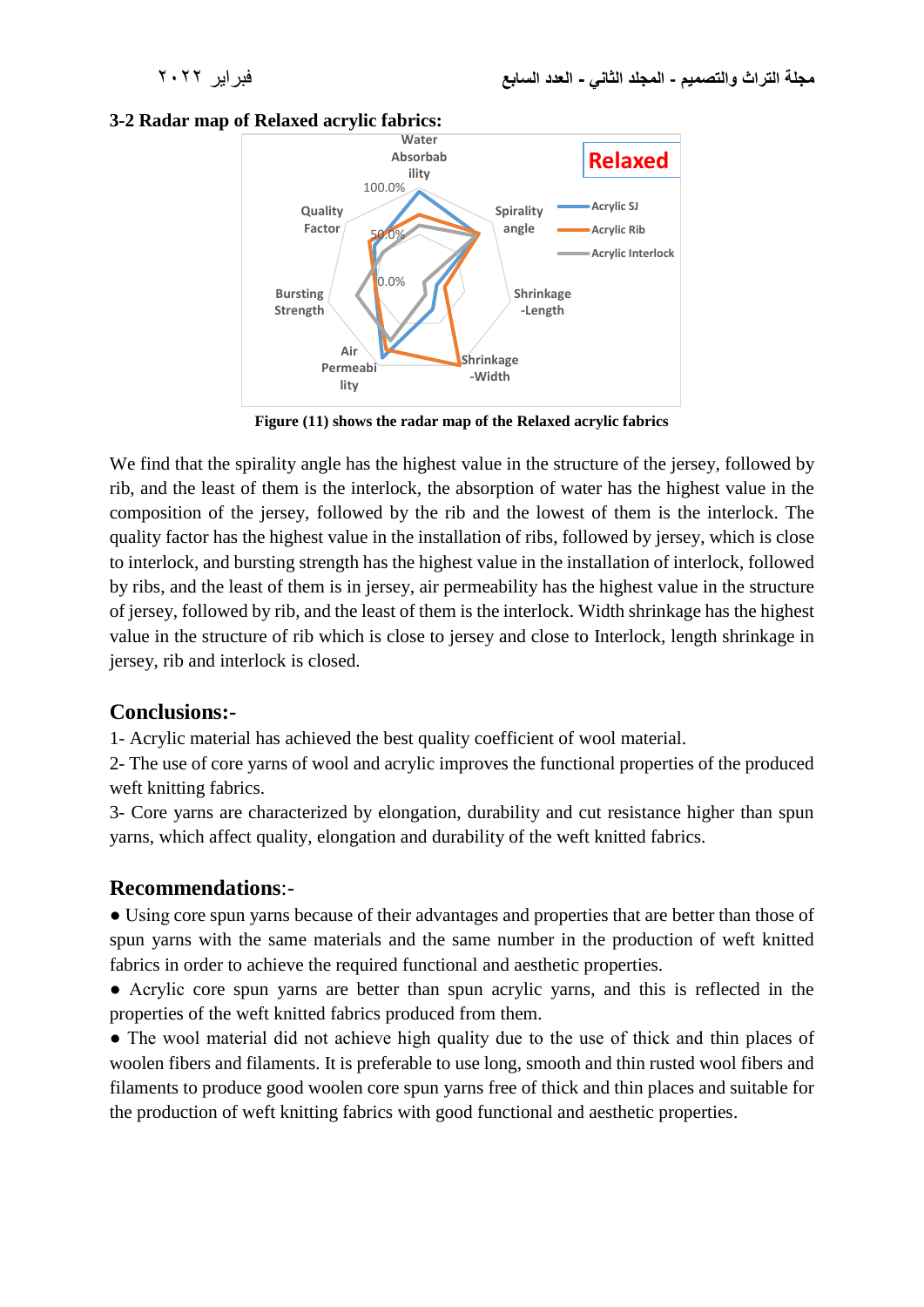# **References:**

1. mani alsimnudi. 2001m " kitab tasmim w tiknulujia altiriku"- dar alfani waltasmim liltibaeat walnashri.

2. hibat muhamad abrahim darwish 2008: dirasat baed mutaghayirat makinat altiriku aldaayirii almuathirat ealaa khasayis thabit al'abead lil'aqmishat almuntijat min khuyut mihwariat bimuasafat mukhtalifatin, risalat majistir, kuliyat alfunun altatbiqiati jamieat hulwan,.

3. 3tariq subhi mustafaa hindawaa 2016: tasmim alkhuyut almihwariat min al'alyaf almuealijat bimuadazat alqudrat ealaa altahakum alhararii "pcm" watawzifiha fi 'aqmishat dhakiat tasluh kamalabis dakhiliat liaistikhdamiha fi al'ajwa' alharati, risalat dukturah, , kuliyat alfunun altatbiqiati, jamieat hulwan.

4. muhamad sabri, 2000, khamat alnasij

5. khamis hanafi abu alsaeuda.2004, " altarakib alnasjiat laqimishat altiriku", sunduq daem sinaeat alghazl walmansujat,.

6. Amany Khalil, Abdelmonem Fouda, Pavla Tesionva and Ahmed Eldeeb , "Comaprehensive assessment of the properties of cotton single jersey knitted fabrics produced from different lycra states," Autex Research Journal21,no.1(2021):pp.71-78.

7. M. Senthikumar, N. Anbumani and J Hayavadana, " Elastane Fabrics A tool for Stretch Applications Insports," Indian Journal of Fibre. 36, (2011): pp 300 – 307.

8. T Bedez Ute1 and H Kadoglu1, "The Effects of core material parameters on the mechanical properties of double core and single core spun yarns," Rop conference series: materials science and Engineering Turkey. 459, (2018).

9. Shubham Geete, Shreyansh Shah, V.S. Shivankar, P.P. Raichurkar," Optimization of Knit Fabric by Uising Different Spinning Methods," .4, no (3) (2018): pp. 32 – 37.

10. K.Rajendrakumar and G Thilagavathi , "A study on the effect of construction parameters of metallic wire/core spum yarn based knitted fabrics on electromagnetic shielding," Journal of Industrial Textiles .42,no (4) (2012): pp. 400 – 416.

11. V. kumar, Guluma Sorsa and Prakash, "Investigation on Geometric and Dimensional Properties of Cotton Sheath Elastomeric Core Spun Yarn Single Jersey and Popcorn Jersey and Fashion Designing," India. 2, no (1) (2018).

12. Qlena Kyzmchuk and livdmyla Melnyk , " *Stretc*h properties of elastic knitted fabric with pillar stitch," Journal of Engineering Fibers and Fabrics(2018):pp.1-10.

13. Saber Ben Abdessalem, Youssef Ben Abdelkader, Sofiene Mokhtar, ph.D, Saber Elmarzougui, ph.D., " Influence of Elastane Consumption on Plated Plain Knitted Fabric Characteristics," Journal of Engineered Fibers and Fabrics . 4, no (4) (2009):pp.30 – 35.

14. S. Sundaresan Kandhavel. A, Kiruba. H, Prasanth. S, Sathyapriya and S.A, "Investigations of Core Yarn Properties Produced from Conventional Ring Spinning Frame Using Newly Designed Core Yarn Mechanism," 3, no (2) (2017): pp 1757 – 1760.

15. Sevim Humeyra Clikkan Aydogdu, Demet Yilmaz, "Analyzing Some of the Dual – Core Yarn Spinning Parameters on Yarn and Various Fabric Properties," Turkey on. 29, no (3)  $(2019)$ : pp  $197 - 207$ .

16. Sait Yilonu and Belkis Zervent Unal," Investigating the effects of core spun yarns on the Quick Dry property of Towels," Fibers & Textiles in Eastern Europe. 26 no, (3) (2018): pp  $46 - 51$ .